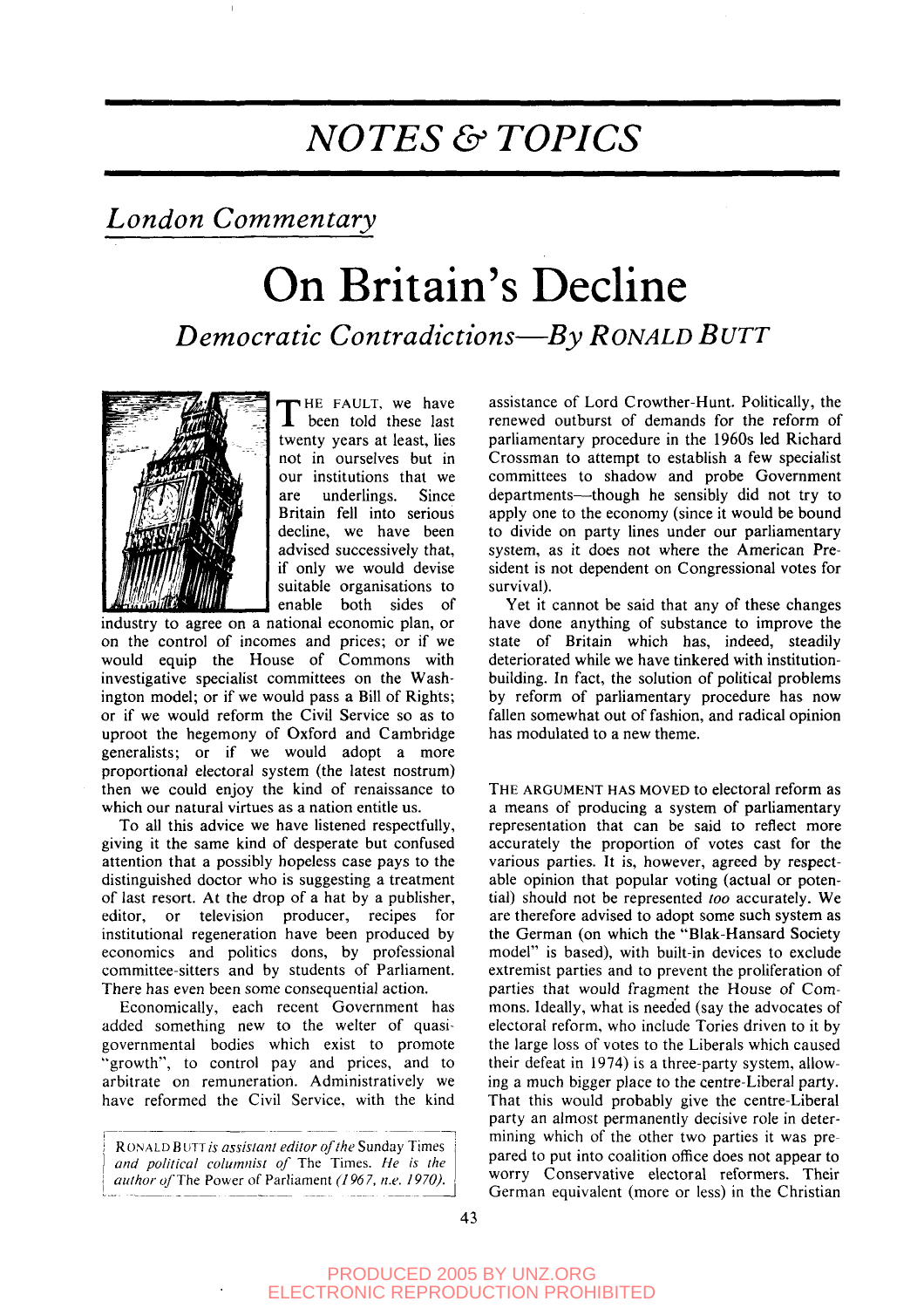Democratic Union may look enviously on our system, fearful lest theirs may keep them persistently out of office as a result of the German Liberal (FDP) and Social Democratic alliance but this does not make our own Conservative electoral reformers pause. The fact that the sort of Liberal Party led by Mr David Steel (a social democrat in spirit) would almost certainly behave likewise with the Labour Party does not disturb such Tories. For them, reform is largely a device to neutralise the Labour Left and that seems to be a sufficient political goal for them.

IN SHORT, parliamentary reform is seen as a desirable way of creating a permanent hegemony of passionate moderates, cast in the collective image of Mr Roy Jenkins, Mr David Steel, Mrs Shirley Williams, and Lord (Robert) Carr. The fact that the consequence would almost certainly be to maintain coalitions in power (at least, until something gave under the strain) is not seen as a disadvantage. For the object of the change is to enthrone "moderation" and to avoid too many changes of policy which (say the advocates of electoral reform) are bad for Britain. Now as it happens, here is the first clue to what is really wrong with Britain. For ought not the electorate to have a genuine chance to choose between genuinely different policies, and to elect new governments to reverse policies? In a true democracy, the answer must surely be that it ought—which suggests that a true democracy is not quite what moderates, centrists, and electoral reformers are really after.

SUCH, THEN, ARE some of the mechanistic solutions that are advanced for dealing with the  $\sum$  tions that are advanced for dealing with the British sickness. The one explanation seldom contemplated, and which most people are unwilling to countenance, is that we are in a decline as a result of one of those historic shifts in the temper and psyche of a nation for which there is no easy explanation, and no simple institutional cure. Yet all the outward signs suggest that we have fallen into the sort of condition in which the essential cement of a society tends to crumble, its cohesion to be damaged, and its will to be gravely weakened, if not destroyed. Our society is one that shows every sign of a "failure of nerve" in those who have responsibility for government, and an atrophy in the sense of purpose and loyalty among the governed. We summon up enough energy to get over immediate short-term crises; but we make no serious effort to mend our ways and our habits of behaviour, and show no confidence in the possibility of curing the basic disease—the dispassionate study of which, as though it had nothing to do with ourselves, has now become something like a national hobby.

Other European countries also have their own brand of unease, their fear of violence and instability. Even so, Britain shows every sign of a destruction of individual, civic, and productive energy which is exceptional on any comparison with those European states most like ourselves. Sophisticated liberal Americans, who enjoy falling in love with our way of life, much as a visitor from the big city falls in love with the quaintness of halftimbered rural squalor, sometimes argue that we really like things as they are because we have maturely discovered that there is more to life than the rat-race of working, making-it, and spending. They certainly make it quite clear that they would like us to like it as it is. The managers of Pan-Am understandably pitched into the inefficiencies of Heathrow airport during this winter's snow-up as inexcusable and unparalleled anywhere else in Europe; but the sentimental American seems to assume that we like doing things badly and lethargically.

Yet I think we do not. Some of us might prefer to live in a non-industrial society, but if we are living in an industrial society there is not much to be said for living in it inefficiently. We are therefore not proud of our poor performance or of the assumption we have about each other most of the time, that goods and services will not turn up when they are due, and that undertakings will not be fulfilled. Most of us find it dispiriting to live in a community that is crippled by strikes each winter, that has its honesty destroyed by inflation—and I doubt whether many of us are indifferent to the dirty streets, the telephones that do not work, and the grubby underground stations. I do not think we like a society in which the old, the sick, and the poor are the main hostages in the power-struggle for wages. We may feel too dispirited to do anything about these things, but we do not enjoy them.

Such an extraordinary disintegration of will and of the sense of community—so remarkable a lapse from any agreed framework of civic and personal morality—can, of course, be most obviously ascribed to the decline of religious (and therefore moral) certainties, and to the discrediting of patriotism. No society prospers self-confidently without a basis of shared values, and without an appeal to these values, implicitly or explicitly, by its government. We do not have to like Communist societies to accept that much of their strength and self-confidence arises from their claim to a basis of moral certainty. Such was also once the claim of the free Western societies. But it is hard to discern anything that can seriously be regarded as a generally shared basis of moral values in Britain as a community today.

THE DEEPER TRUTH, HOWEVER, is that no government, arbitrary or free, succeeds except on the basis of consent—whether consent is secured by force or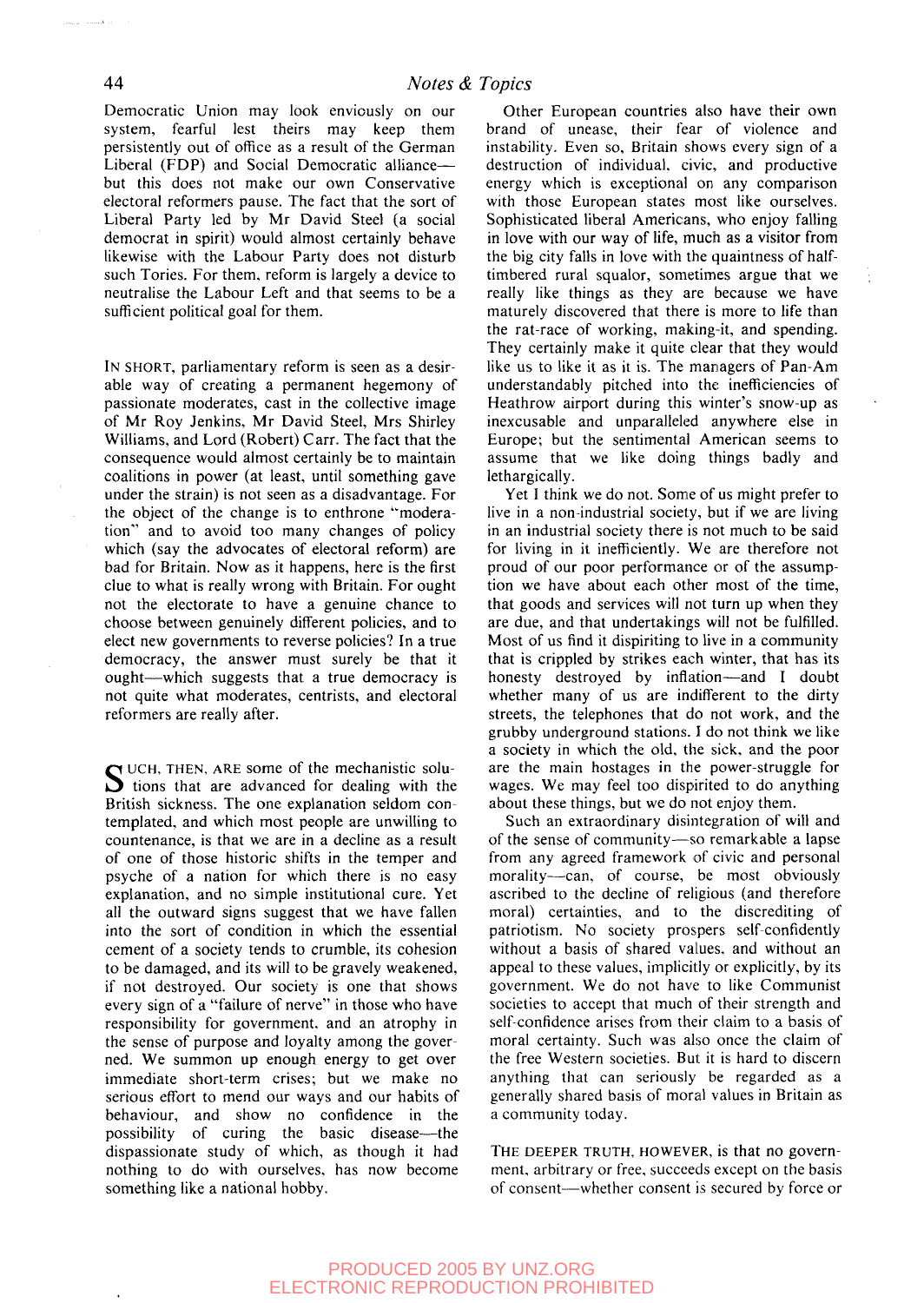by propaganda, or whether it is freely given. In Britain there are now signs that sections of the nation and individuals have, where they can get away with it, withdrawn their consent to the sort of government they have. They are seeking their own solutions to their own problems in their own interest as best they can, regardless of others, in the belief that everyone else is doing likewise.

At every stage of our history, obtaining the necessary consent has been the basis of successful government. The Witan and the medieval King's Council were not elected bodies; they were the King's appointments. Yet in a deeper sense they also had a "representative" function since the King naturally summoned to advise him those who, if they were not consulted, and did not give their consent, had the power and the following to upset his government. Later, when knights and burgesses were summoned to Parliament, it was not in obedience to a theory of civil liberties but because it was sensible to summon them to make sure that the required taxes could be levied and collected with their help. Later still, when Parliament won its crucial liberties from the Crown, it was because the facts of powers were on the side of those limited classes who were directly represented there. Finally, the necessity to ensure consent for government obliged these classes in turn to widen the franchise until at last parliamentary democracy was created.

YET NOW, to our bewilderment, we are seeing that in some way that we do not quite understand, parliamentary democracy is not working. It is not providing consent. This amazes us since we assume that we know all about parliamentary democracy. It is, we suppose, deep-rooted in us. We know about liberty and the law; about Magna Carta and Habeas Corpus and an unarmed police. How can so old and tried a system not be working?

THE ANSWER IS, of course, that though Parliament is at least seven centuries old, democracy HE ANSWER is, of course, that though Parliahas been grafted on to it only very recently. It is not more than 60 years old if it is dated from universal male and partial female suffrage in 1918; it is barely 50 years old if it is dated from suffrage for all women equally. And it is arguable that Parliament worked better and controlled the government more effectively when it represented a smaller and more compact political nation than it does now.

It is not hard to see why. Democracy which is still experimental has been obliged to work crudely through huge national parties appealing for mass votes. These parties have been obliged to average out and weaken their political offerings so as to appeal to the largest possible number, and the worst consequence of this has been the subjection, by both parties, of policies for economic management to the need for maximum popularity. Further, these parties have agglomerated power and responsibility for almost every important aspect of each individual's life and have been unable to use it properly. They have laid down criteria that they have been unable to satisfy, and raised hopes they could not fulfil.

The state has assumed responsibility for universal education, health care, accommodation, full employment and industrial growth; but it has been unable to discharge that responsibility adequately because both politicians and public have acted as though the resources needed would be available irrespective of willingness to impose the disciplines to provide them. Neither the selfdiscipline adopted by an individual to achieve his chosen ends nor the discipline imposed by the state to realise its objectives in a more arbitrary society have been applied.

The problem is essentially one of social democracy—by which I do not narrowly mean the sort of right-wing socialism favoured by (say) Mrs Shirley Williams, but rather the particular kind of social state that has grown up in Britain, and which Conservative as well as Labour Governments have furthered, even though its roots were planted by the Attlee Government. It must also be stressed that I am not attacking state responsibility for welfare in what might be called conventional free-market terms. It obviously makes no sense to lay all Britain's ills at the door of social democracy in that sense when we observe that other European countries also operate social democracy to provide the basis for every citizen's welfare, and yet do not suffer from the kind of enervated malaise that afflicts us.

Germany, for instance, is a social-democratic state in a sense that has nothing to do with the fact that a Social Democratic party happens to be in power there now. Indeed, Germany has had a "welfare state" tradition since Bismarck's provisions for pensions and state insurance; and Germany today has a constitution that is built on the assertion that it is a "social state based on the rule of law" and gives the state a special obligation to

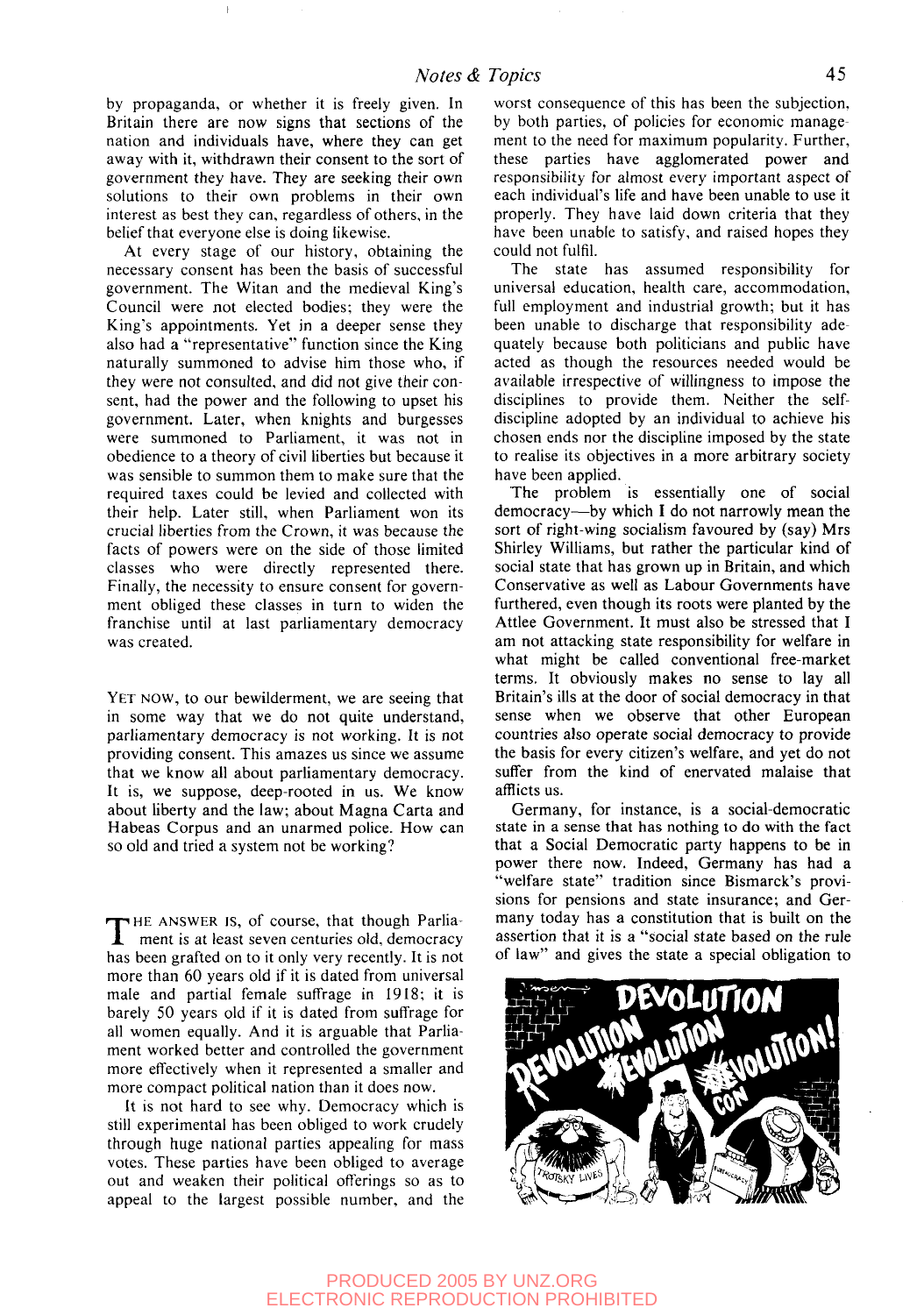enable each individual to live a life of human dignity. Germany provides for the existence of a welfare system that includes a state health insurance scheme, insurance to cover the loss of earnings, and a better state pension than we have.

In Germany, however, social security rests on a much more genuine contribution principle than it does here. It does not operate at the expense of financial rectitude; it does not carry a deadweight of bureaucracy as ours does; it is not accompanied by the direct involvement of the state in industry. The economic function of the state is rather to determine the financial conditions under which private industry works; to provide "global guidance" for industry to work competitively; and to keep inflation at bay.

**P**ART OF Britain's problem, then, arises from the fact that we have a form of social democracy fact that we have a form of social democracy that operates without proper regard for accountability and responsibility. But it would be quite wrong to go on from that to suppose that the answer is to diminish the state's function of providing the framework, the guarantees, and the conditions of social security. If we are to revive *consent for government,* such concern should become more effective, not less. It is the form that should change, not the objective.

The failure of the "welfare state" as we know it is one consequence of a wider failure to respond, through the framework of parliamentary democracy, to the needs of various classes in society to which an adequate response must be made if we are to return to social stability. It is the failure to respond in this way that has led to the breakdown of consent and the fragmentation of the old national loyalty into rival sectional interests. This is fundamentally a political problem to which no politicians have responded with imagination. Instead, they have deliberately removed from the individual his capacity to look after himself and have handed it to the state, which has then delivered sub-standard goods.

At the same time, the income that the individual is allowed to earn is cursorily controlled to make good the state's lapse into inflation; and the politicians, instead of trusting social and parliamentary democracy, have deliberately concentrated on bargaining with sectional interests, which they have built up in the process. They have done everything they could to encourage management to deal with Unions rather than individuals; and they have done nothing to encourage management to turn to any useful kind of industrial participation that would help the individual worker to accept that the prosperity of his work-place is his own prosperity. In these circumstances, is it surprising that so many have preferred to give their principal obedience and loyalty to their Union instead of to the Community?

THERE IS, HOWEVER, another way in which the politicians have deliberately refused to respond to public opinion and instincts. Far too often they have abdicated their power on social questions that affect the lives and happiness of the majority of citizens to unrepresentative pressure groups and to the demands of minority opinion (often because of the power that these groups exert through the media of communications). What ought to be essentially political questions because they concern policy and the community have been handed over to the discretion of what is regarded as "expert" or "objective" or so-called neutral opinion. Popular opinion has been spurned and the classic illustration of this process has been seen in the response of successive governments to public concern over immigration.

IF, THIRTY YEARS AGO, it had been put to the electorate that future policy would allow the creation of an immigrant community of the size we have had today (whether the accepted figures are of the "conservative" dimension favoured by the Home Office and the Runnymede Trust, or whether they are those suggested by Mr Enoch Powell, or whether they lie somewhere between these two) it is quite inconceivable that the public would have acquiesced in the light of the tensions that would be bound to arise from immigration (of whatever sort) on such a scale.

Tactics were therefore adopted which deliberately smothered and circumvented public opinion. It was said that controls were "racialist" and that they were unnecessary because the numbers involved were not significant—though whether, if the numbers could have been proved to be significant, the "racialist" argument would still have been maintained is anyone's guess. It was first said that there was "no problem" and every measure of control was fought in such a way as to make it ineffective. Then, when it was undeniable that a "community problem" had been created, it was said that it was too late to talk about strengthening future controls and that it was right, instead, to concentrate on laws to impose "good race relations."

In other social matters of importance to the life of the ordinary working citizen, the responses have also not been to democracy but to the dominant pressure groups which are the arbiters of "liberal" standards. This is true about the removal of almost all restraints on what may be published and sold, however obscene and brutal. It is true about government administration and law-making that affects family life (for instance, in the authorisation by the Department of Health and Social Security for doctors to ignore the legal age of consent and prescribe contraceptives for under-age children without informing parents).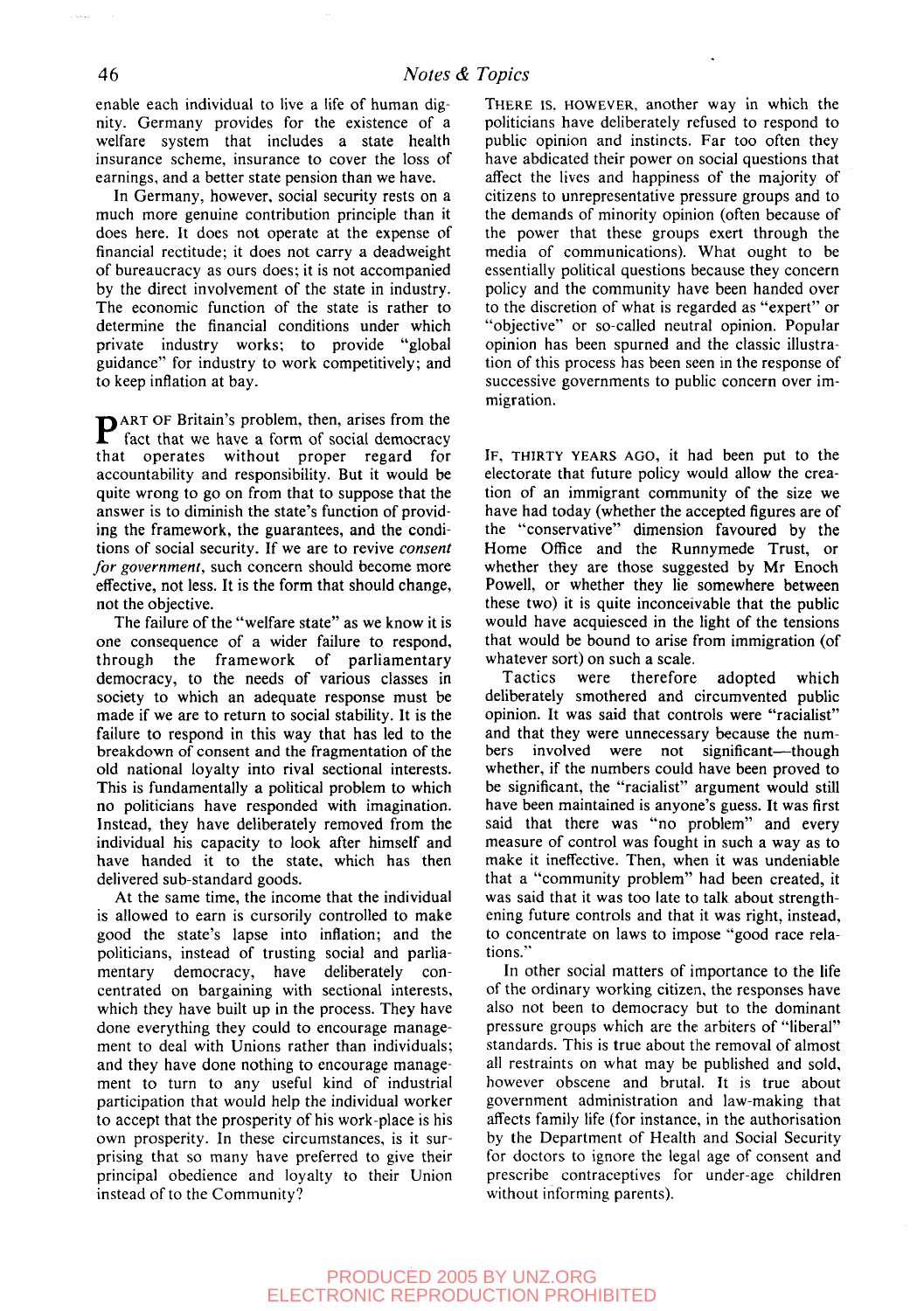THE APPROVED PRESSURE GROUPS, many of which have over-lapping membership, are very powerful. They have close connections with Whitehall and with the media which often seek their guidance as a kind of "expert" incontrovertible high truth. The result has been the fashioning of a society from which too many people feel alienated and from which the roots of traditional feelings and instincts have been too brutally cut away.

Yet any nation or tribe needs its own roots if it is to survive healthily. Even the rapidity with which Britain has been turned into a multi-racial community is bound to encourage separate loyalties which do not assist cohesion. To say as much is, of course, to provoke the wrath of the righteous; it is to break one of the few taboos encouraged by the new liberal establishment. Yet if a distinguished historian of Anglo-Saxon England can account for the greater stability of Wessex compared with Northumbria by Wessex's greater ethnic homogeneity, may we not at least consider objectively whether the same principle is applicable to the growth of separate ethnic communities and loyalties in Britain today?

ALL THESE PROBLEMS have arisen not from the mechanics of our parliamentary institutions mechanics of our parliamentary institutions but from the failure of the political parties using them to give proper leadership to democracy, which means responding to the nation's legitimate instincts (all communities in it) as well as directing them. Instead, we have been offered a simulacrum of democracy under the cloak of which the real direction of society is determined by the manoeuvres of unrepresentative bodies, while the politicians concentrate on manipulating the economy to help them buy votes. Any proposal to respond candidly to popular feelings is dismissed (to borrow the words of Mr Roy Hattersley) as "vulgar populism." It is hardly surprising if people feel that the idea of democracy raised hopes which the practice of politicians has dashed.

In his distinguished book *Democracy Ancient and Modern* Professor M. I. Finley challenged the elitist view of democracy, drew some important lessons from the ancient Athenian experience, and quoted a passage from an article with the "revealing" title "In Defence of Apathy", by W. H. Morris Jones, a political scientist. This suggested that "many of the ideas connected with the general theme of a Duty to Vote belong properly to the totalitarian camp and are out of place in the vocabulary of liberal democracy...." Political apathy is "a sign of understanding and tolerance of human variety", and has a "beneficial effect on the tone of political life" because it is a "more or less effective counter-force to the fanatics who constitute the real danger to liberal democracy."

THAT, I THINK, sums it up. The "liberal" establishment has relied on the apathy of the HAT, I THINK, sums it up. The "liberal" electorate to enable it to re-shape society to an approved model—only to find that its control of events is now disintegrating. Parliamentary democracy is going wrong not because it is too democratic but because it is not democratic enough; because it is too often used as a facade behind which devoted campaigners of minority interests can bring the sort of society they approve of into existence without any real reference to the people. Old loyalties, old patriotism, and old nationhood have been cut up and a "new society" that is both alienated and in danger of fragmentation has been bribed by consumer booms, punished by curbs and controls, and deprived of responsibility. When a trade union offers a clear-cut notion of belonging (even if it is directed against members of other unions) in such a society—when each individual comes to think that trying hard is no longer worthwhile because the other chap will only do the minimum—is it surprising that society is staggering? The fault is not too much democracy but too little.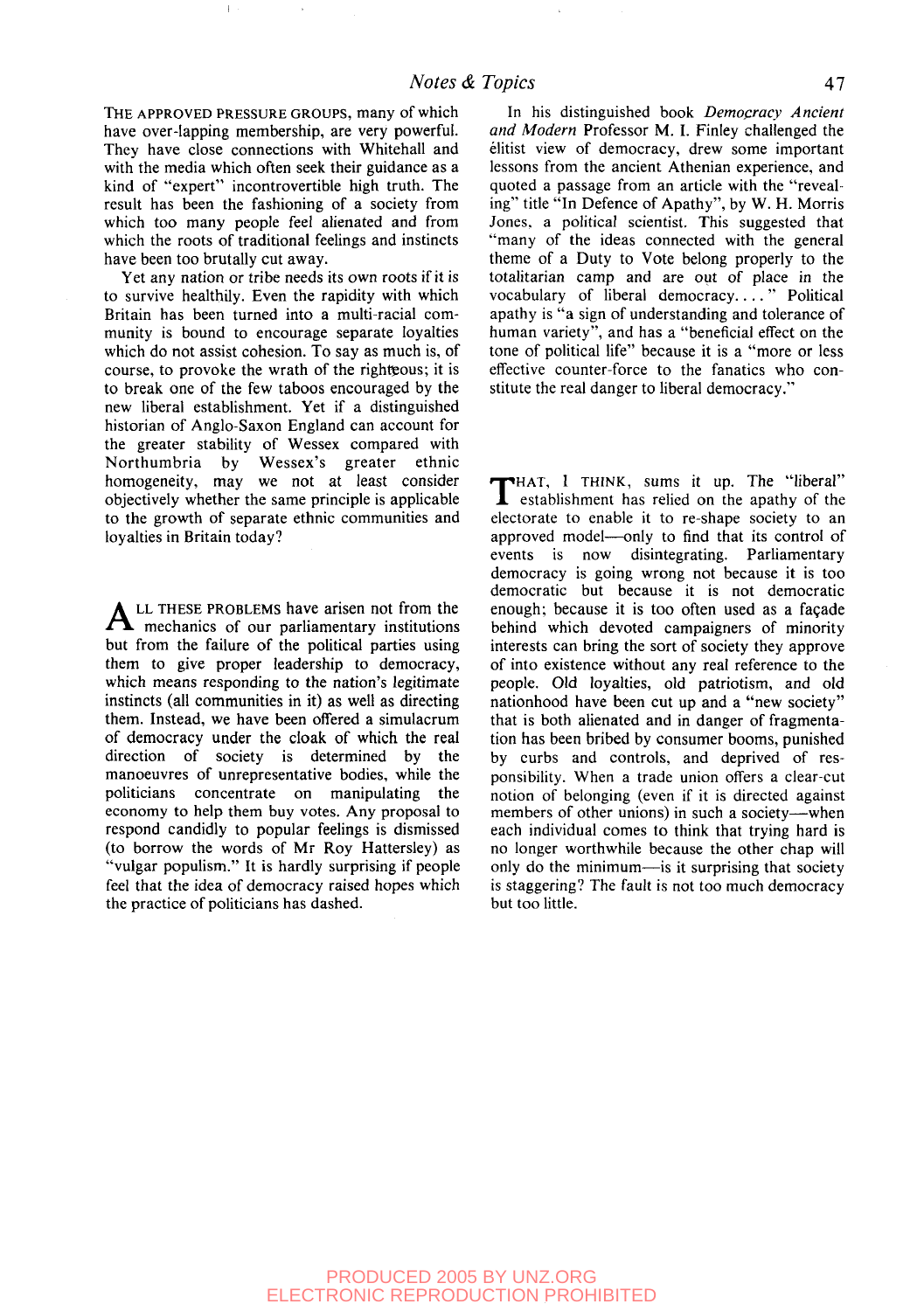# New books from CAMPRIDGE

### Joe Grimaldi

His Life and Theatre **Second edition RICHARD FINDLATER**

This is the only biography of the great Regency clown, Joe Grimaldi. Richard Findlater sets the story of Grimaldi's life in the context of the history of the Covent Garden, Drury Lane and Sadler's Wells theatres. For this second edition, he has added new material about Grimaldi and his family, and made substantial amendments in the light of recent research.

> **Hard covers £15.00 net Paperback £4.95 net**

#### The Victorian Theatre 1792-1914 **Second edition GEORGE ROWELL**

Dr Rowell combines a succinct but comprehensive account of the era of the Keans, Macready, Irving and Tree, and of drama from late Sheridan to early Shaw, with a detailed bibliography which offers particulars of all books published in the field before 1978. An 'Afterword' indicates the main areas in which research has amended or confirmed the findings of the first edition of the book which was published in 1956.

> **Hard covers £10.50 net Paperback £3.95 net**

## The Foundations of Modern Political Thought

Volume 1: The Renaissance Volume 2: The Age of Reformation

#### **QUENTIN SKINNER**

A two-volume study of political thought from the late thirteenth to the end of the sixteenth century, the decisive period of transition from medieval to modern political theory. Professor Skinner here provides both an introduction to the period for students, and a presentation and justification of a particular approach to the interpretation of historical texts.

> **Volume 1: Hard covers £12.50 net Paperback £4.95 net Volume 2: Hard covers £12.50 net Paperback £4.95 net**

Paperback edition

### A History of Greek Philosophy

Volume 1: The Earlier Presocratics and the **Pythagoreans** Volume 2: The Presocratic Tradition from Parmenides to Democritus

#### **W. K. C. GUTHRIE**

'Professor Guthrie has the great gift of making this history exciting, and he does so mainly through his own enthusiasm and his ability to range freely through all Greek philosophy.

Philosophical Studies

**Volume 1: Paperback £6.95 net Volume 2: Paperback £6.95 net** Also issued in hard covers

Reissued in hard covers First time in paperback CAMBRIDGE STUDIES IN MUSIC

### Music and the Reformation in England 1549-1660

#### **PETER LE HURAY**

First published in 1967, this authoritative account now appears for the first time in paperback, with an updated bibliography and a number of corrections in matters of detail in the text.

'This is, truly, an encyclopedic survey, which must be considered the last word on the subject for years to come, if, indeed, it can ever be superseded.'

The Times Educational Supplement

**Hard covers £19.50 net Paperback £5.95 net**

## Wagner: A Biography

Volume 1: 1813-64 Volume 2: 1864-83

#### **CURT VON WESTERNHAGEN Translated by MARY WHITTALL**

This is the only major, general, biography of Wagner that is truly up-to-date in its use of the latest archival material. Dr von Westernhagen quotes extensively from letters and diaries, and, focusing on the composer's artistic achievements, he has produced an invaluable work of reference for all future studies of Wagner.

> **Volume 1: £12.50 net Volume 2: £12.50 net**

## **CAMBRIDGE UNIVERSITY PRESS**

PRODUCED 2005 BY UNZ.ORG ELECTRONIC REPRODUCTION PROHIBITED